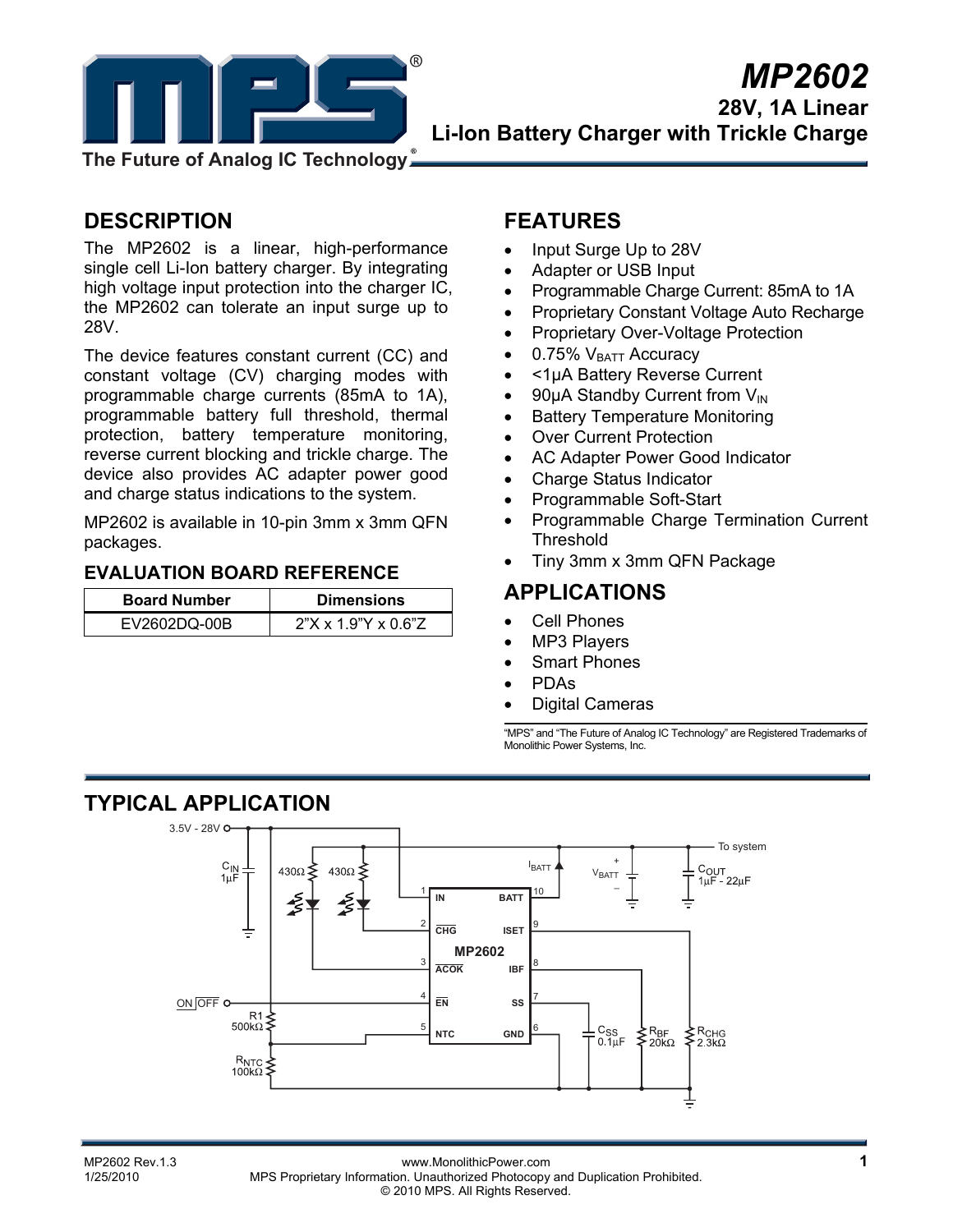

**PACKAGE REFERENCE**

\* For Tape & Reel, add suffix –Z (eg. MP2602DQ–Z) For RoHS compliant packaging, add suffix –LF (eg. MP2602DQ–LF–Z)

# **ABSOLUTE MAXIMUM RATINGS (1)**

| All Other Pins to GND-0.3V to +6.5V |
|-------------------------------------|
|                                     |
|                                     |
| Storage Temperature -65°C to +150°C |
|                                     |

### *Recommended Operating Conditions* **(2)**

Nominal Supply Voltage  $V_{\text{IN}}$ ............ 3.5V to 5.5V Operating Temperature .............–40°C to +85°C

### *Thermal Resistance* **(3)** *θJA θJC* 3x3 QFN10 ............................. 50...... 12... °C/W

#### **Notes:**

- 1) Exceeding these ratings may damage the device.
- 2) The device is not guaranteed to function outside of its operating conditions.
- 3) Measured on approximately 1" square of 1 oz copper.

# **ELECTRICAL CHARACTERISTICS**

| $V_{\text{IN}}$ = 5V, V <sub>EN</sub> = 0V, T <sub>A</sub> = +25°C, unless otherwise noted. |  |  |
|---------------------------------------------------------------------------------------------|--|--|
|---------------------------------------------------------------------------------------------|--|--|

| <b>Parameter</b>                          | <b>Symbol</b>     | <b>Condition</b>                                                                                                               | Min   | <b>Typ</b> | <b>Max</b> | <b>Units</b>              |
|-------------------------------------------|-------------------|--------------------------------------------------------------------------------------------------------------------------------|-------|------------|------------|---------------------------|
| <b>Supply Current</b>                     | <b>I</b> SUPPLY   | $EN = High$                                                                                                                    |       | 40         |            | μA                        |
|                                           |                   | $EN = Low, I_{CHG} = 0A$                                                                                                       |       | 500        |            |                           |
| <b>Battery Voltage Regulation</b>         | V <sub>BATT</sub> | $T_A = -5^{\circ}C$ to +75°C, $I_{BATT} = 0$                                                                                   | 4.158 | 4.20       | 4.242      | $\vee$                    |
| <b>Battery Over-Voltage</b><br>Protection | BATT_OVP          | $V_{BAT}$ = 4.25V                                                                                                              |       |            | 0          | μA                        |
| <b>Constant Current Regulation</b>        | $I_{CHG}$         | $V_{IN}$ = 5V, $V_{BAT}$ = 3.8V<br>$R_{CHG} = 3.3k\Omega\Omega$                                                                | 450   | 515        | 580        | mA                        |
| <b>Constant Current Variation</b>         |                   | $V_{IN}$ = 5V, $V_{BATT}$ = 3.8V,<br>$T_J = 0$ °C to +120°C,<br>$R_{CHG}$ = 1.6 k $\Omega$ to 8.0 k $\Omega$ $\Omega$ $\Omega$ | 87    | 100        | 113        | $%I_{CHG}^{(4)}$          |
| <b>Trickle Current</b>                    |                   | $V_{IN}$ = 5V, $V_{BATT}$ = 2.3V                                                                                               | 5     | 10         | 15         | $%I_{CHG}$ <sup>(4)</sup> |
| <b>Trickle Threshold Voltage</b>          |                   |                                                                                                                                | 2.45  | 2.6        | 2.75       | $\vee$                    |
| Trickle Voltage Hysteresis                |                   |                                                                                                                                |       | 100        |            | mV                        |
| <b>Battery Full Programming</b><br>Range  | $I_{BF}$          | Refer to Operation section for<br>programming l <sub>BF</sub>                                                                  | 10    |            | 50         | $%I_{CHG}^{(4)}$          |
| <b>IBF Accuracy</b>                       |                   |                                                                                                                                | 75    |            | 125        | $%I_{BF}$ <sup>(5)</sup>  |
| SS Pin Voltage                            |                   | $C_{SS}$ = 0.1uF, $V_{BATT}$ = 3.6V                                                                                            | 1.19  | 1.23       | 1.27       | $\vee$                    |
| Input ACOK Up Range                       |                   |                                                                                                                                | 5.8   | 6.0        | 6.2        | V                         |
| Input ACOK Low Range                      |                   |                                                                                                                                | 1.8   | 2.5        | 3.2        | V                         |
| Input Over Voltage Protection             | OVP               | V <sub>IN</sub> Rising                                                                                                         | 5.8   | 6.0        | 6.2        | $\vee$                    |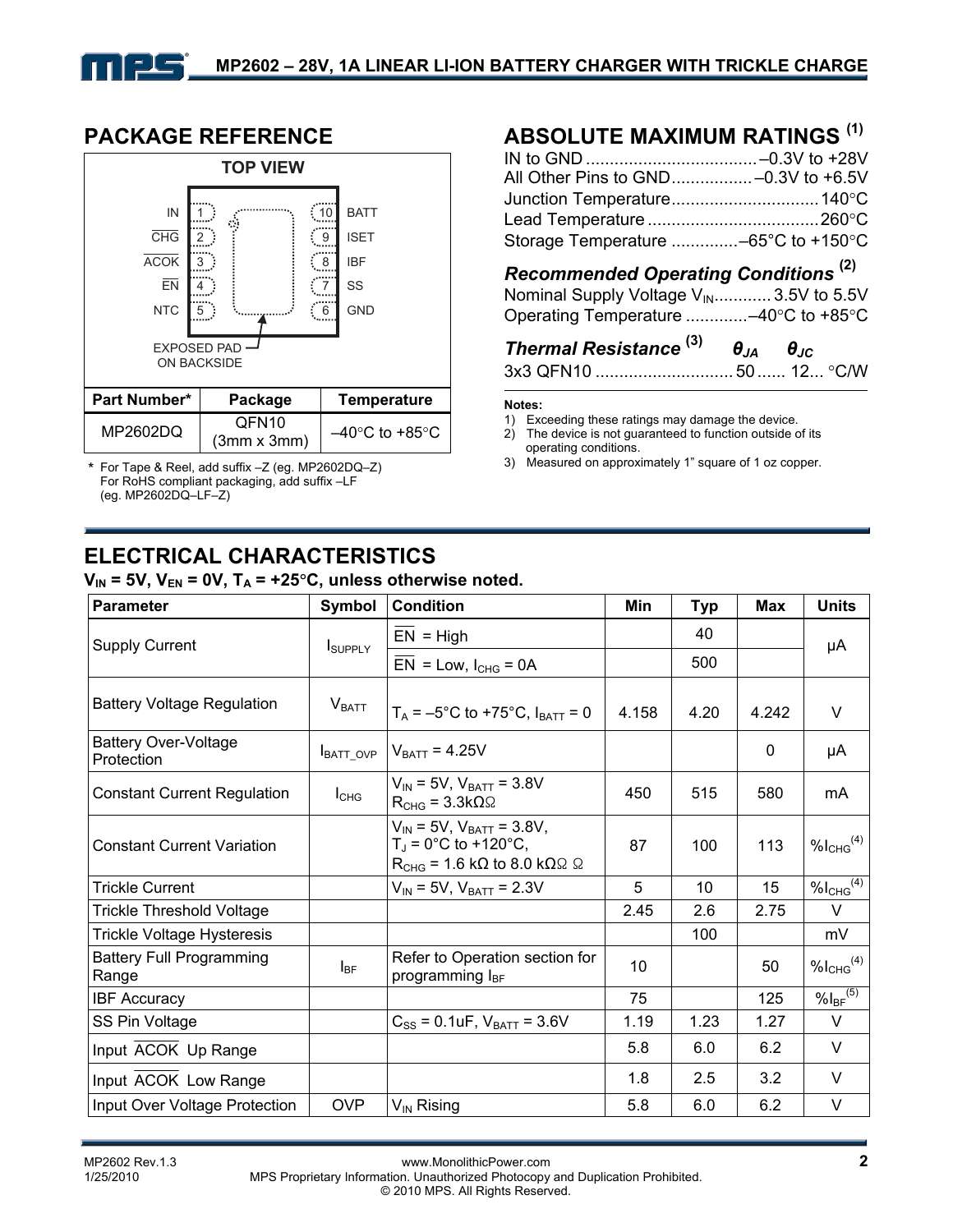## **ELECTRICAL CHARACTERISTICS** *(continued)*

| Parameter                                            | Symbol   | <b>Condition</b>                                               | Min | <b>Typ</b> | <b>Max</b> | <b>Units</b> |
|------------------------------------------------------|----------|----------------------------------------------------------------|-----|------------|------------|--------------|
| <b>OVP Hysteresis</b>                                |          |                                                                |     | 400        |            | mV           |
| <b>EN Trip Threshold High</b>                        |          |                                                                | 2.5 |            |            | V            |
| EN Trip Threshold Low                                |          |                                                                |     |            | 0.4        | V            |
| CHG, ACOK Sink Current                               |          | Pin Voltage = $0.4V$                                           | 8   |            |            | mA           |
| <b>Battery Reverse Current to</b><br><b>BATT Pin</b> |          | $EN = Low$ and $Input =$<br>Floating or 0V                     |     |            | 1          | μA           |
| Switch-On Resistance                                 | $R_{ON}$ | $V_{BAT} = 3.8 V, I_{BAT} = 300 mA,$<br>$R_{CHG} = 1.7k\Omega$ |     | 0.35       |            | Ω            |
| Soft Thermal Shutdown<br>Threshold                   |          |                                                                | 105 | 120        | 135        | $^{\circ}$ C |
| Soft Thermal Shutdown<br><b>Hysteresis</b>           |          |                                                                |     | 10         |            | $^{\circ}C$  |
| Soft-Start Time                                      |          | From trickle to 90% of full<br>current, $C_{SS} = 0.1 \mu F$   | 10  | 20         | 35         | ms           |

#### $V_{IN}$  = 5V,  $V_{EN}$  = 0V,  $T_A$  = +25°C, unless otherwise noted.

#### **Notes:**

4) I<sub>CHG</sub> is the target preprogrammed charge current (Die temperature below 110°C).

 $5)$   $I_{BF}$  is the target preprogrammed battery full current threshold.

## **PIN FUNCTIONS**

كالع

| Pin# | <b>Name</b> | <b>Description</b>                                                                                                                                                                                                                                                                                                                                          |
|------|-------------|-------------------------------------------------------------------------------------------------------------------------------------------------------------------------------------------------------------------------------------------------------------------------------------------------------------------------------------------------------------|
| 1    | IN          | Input Supply Pin. IN receives the AC adapter or USB supply voltage.                                                                                                                                                                                                                                                                                         |
| 2    | <b>CHG</b>  | Open-Drain Charge Status Indicator. This pin is low during charging.                                                                                                                                                                                                                                                                                        |
| 3    | <b>ACOK</b> | Open-Drain Input ACOK Indicator. This pin is low if the voltage at the IN pin is between 2.5V<br>and 6V.                                                                                                                                                                                                                                                    |
| 4    | <b>EN</b>   | Charger IC Enable. An input "Low" signal at this pin or if the pin is floating will enable the IC.                                                                                                                                                                                                                                                          |
| 5    | <b>NTC</b>  | Negative Thermal Coefficient (NTC) Thermistor Pin. Connect a $500k\Omega$ resistor from this pin to<br>the IN pin and a 100k $\Omega$ NTC resistor (within the battery pack) from this pin to ground. If NTC<br>function is not used, replace NTC resistor with a regular $100k\Omega$ resistor from this pin to ground.<br>Do not leave this pin floating. |
| 6    | <b>GND</b>  | Ground.                                                                                                                                                                                                                                                                                                                                                     |
| 7    | SS          | Soft-Start Timer. Connect this pin to an external capacitor to program the soft-start startup time<br>using the equation: $T_{SS} = \frac{C_{SS}}{0.1 \text{ mF}} \times 20 \text{ m sec}$ .                                                                                                                                                                |
| 8    | <b>IBF</b>  | Charge Status Threshold Program. Connect this pin to an external resistor to program the<br>charge termination current or battery full charge current.                                                                                                                                                                                                      |
| 9    | <b>ISET</b> | Constant Charge Current Program. Connect this pin to an external resistor to program the<br>charging current in CC Mode.                                                                                                                                                                                                                                    |
| 10   | <b>BATT</b> | Charger Output.                                                                                                                                                                                                                                                                                                                                             |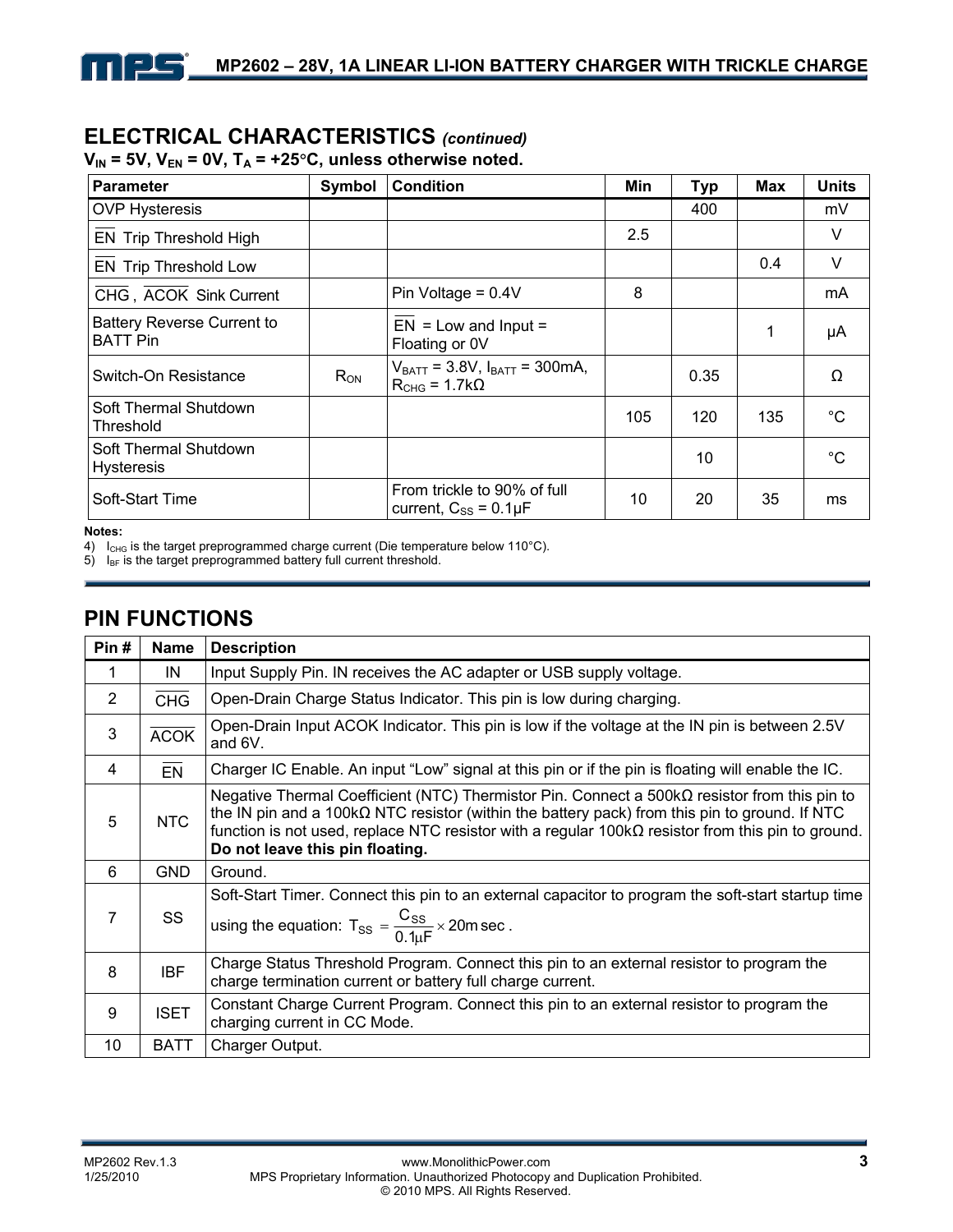# **TYPICAL PERFORMANCE CHARACTERISTICS**

 $V_{IN}$  = 5V,  $C_{IN}$  = 10µF,  $C_{OUT}$  = 4.7µF,  $T_A$  = +25°C, unless otherwise noted.









**Charge Currents vs Battery Voltage**







MP2602 Rev.1.3 **MP2602 Rev.1.3** www.MonolithicPower.com **4** www.MonolithicPower.com **4** MP2602 Rev.1.3 MPS Proprietary Information. Unauthorized Photocopy and Duplication Prohibited. © 2010 MPS. All Rights Reserved.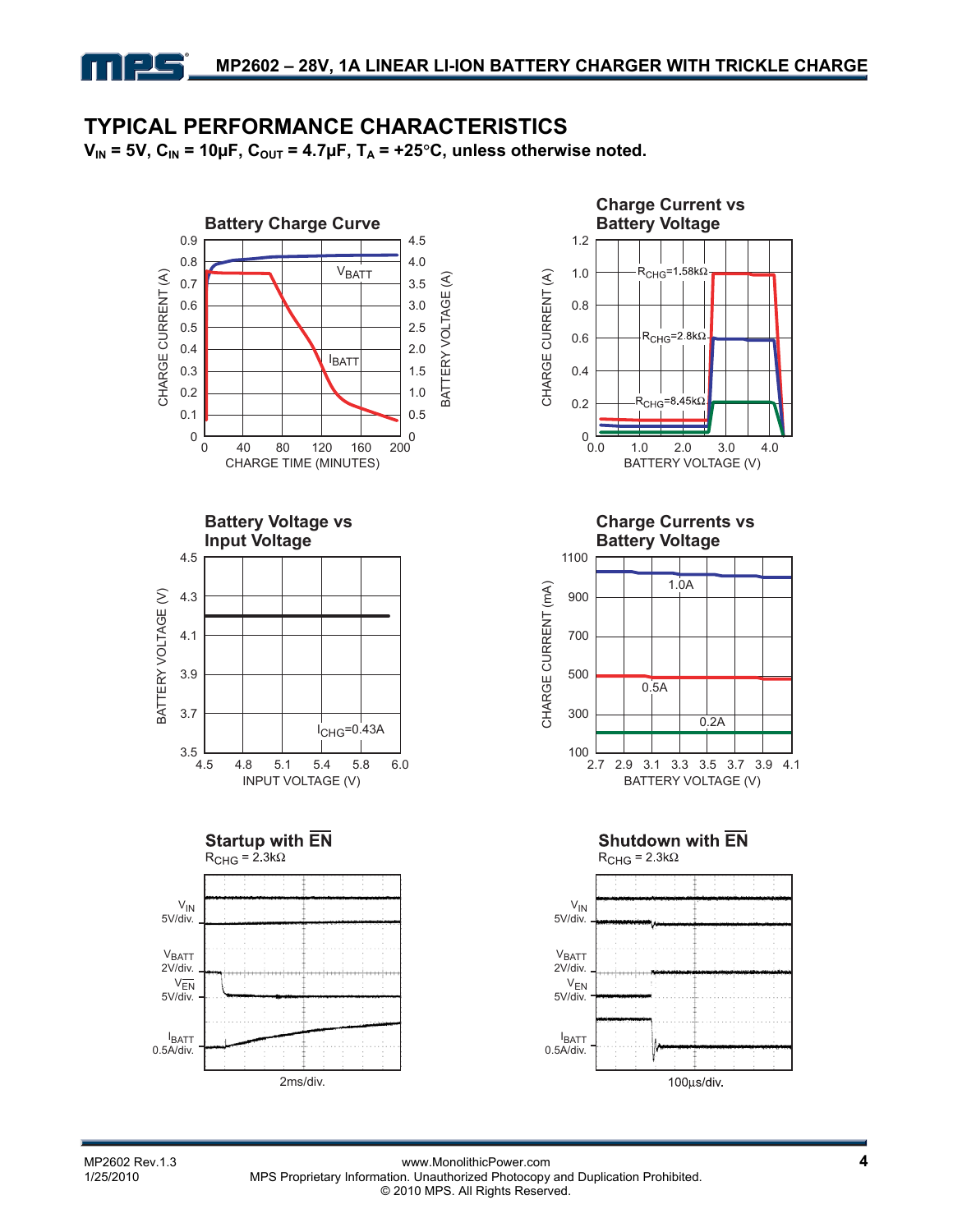# **TYPICAL PERFORMANCE CHARACTERISTICS** *(continued)*

 $V_{IN}$  = 5V,  $C_{IN}$  = 10µF,  $C_{OUT}$  = 4.7µF,  $T_A$  = +25°C, unless otherwise noted.



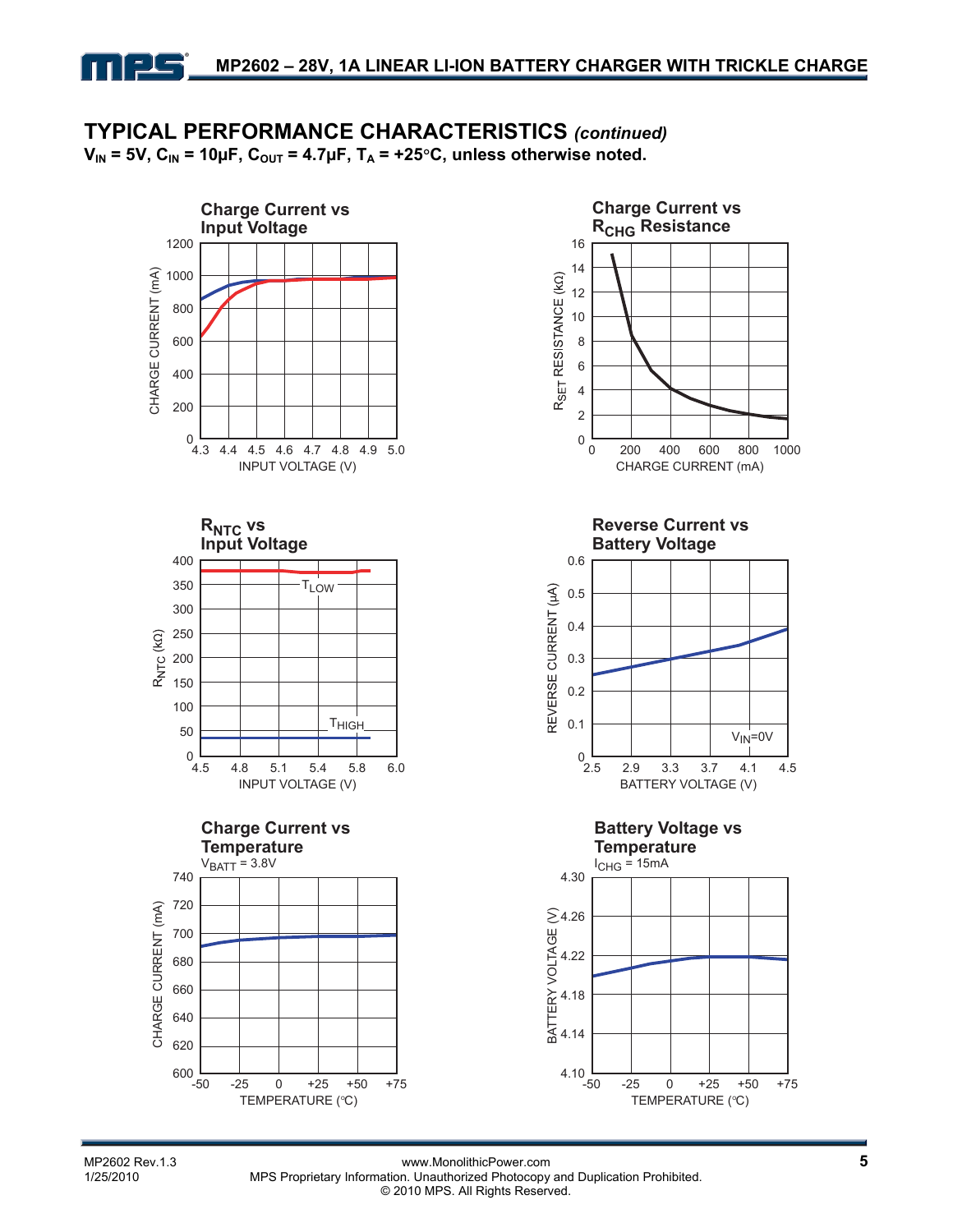## **BLOCK DIAGRAM**



### **OPERATION**

#### **Input Voltage Range**

The MP2602 has built-in input voltage surge protection as high as +28V. The charger IC will be automatically disabled when the input voltage is lower than 2.5V or higher than 6.0V. The open-drain pin ACOK is used to indicate an input power good condition (i.e.  $2.5V < V<sub>IN</sub> < 6.0V$ ). If the input voltage is lower than the battery voltage, the IC is also disabled to prevent the battery from draining.

## **Charge Cycle (Mode Change: Trickle -> CC-> CV)**

Figure 2 below shows the typical charging profile for the MP2602. Figure 3 shows the typical charging procedure. For a fully depleted battery with a terminal voltage lower than 2.6V, the MP2602 will start with the trickle charge (preconditioning) at 10% of the programmed full charge current. After the battery voltage reaches 2.6V, the charger begins charging at the constant current of the programmed value (ICHG). This is referred to as Constant Current (CC) mode. Once the battery voltage reaches 4.2V, the charger will operate in the constant voltage (CV) mode until the battery is fully charged. The charge current drops during CV mode, and the battery full indication is set when the charge current in the CV mode is reduced to the programmed full battery current  $(I_{BF})$ .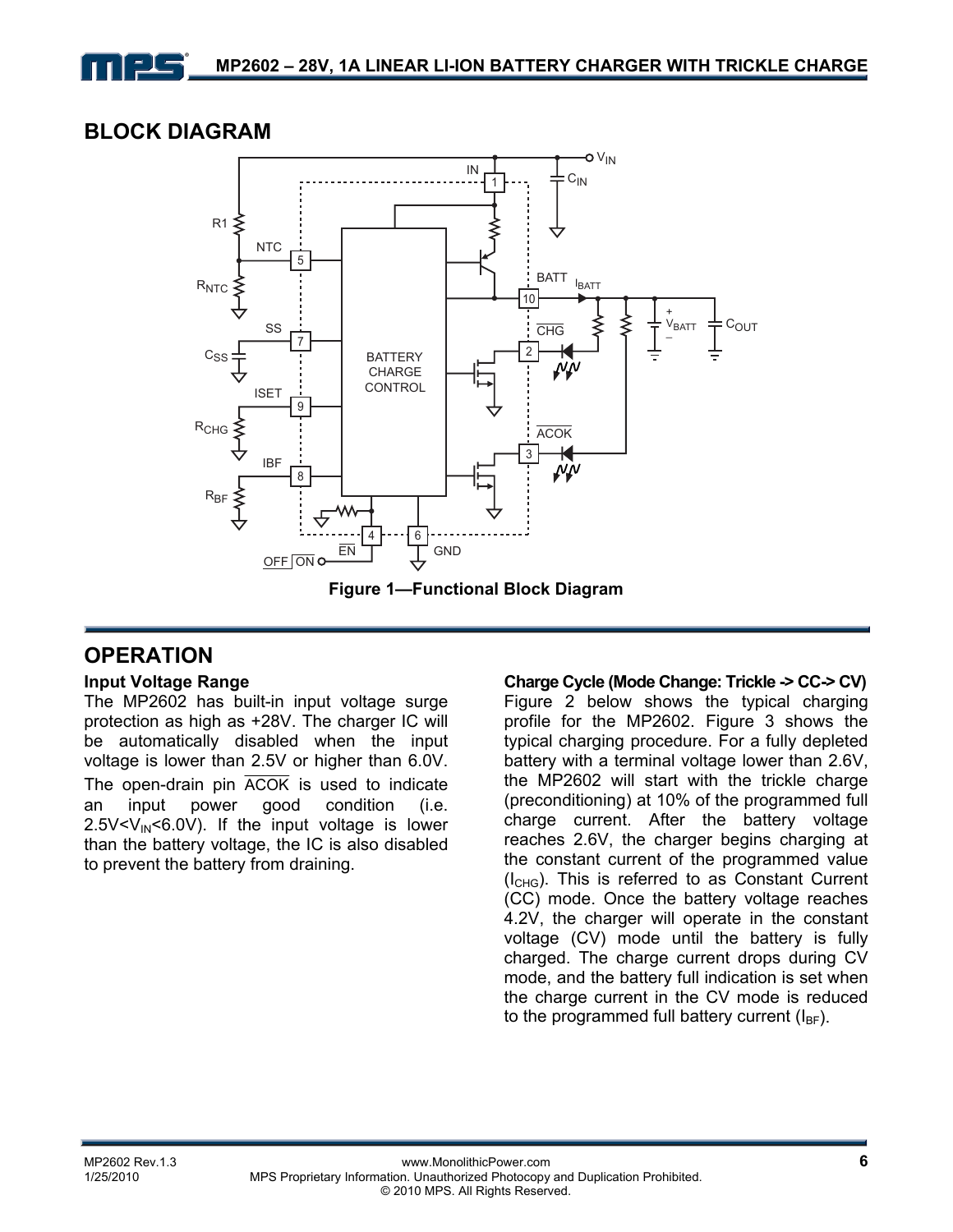



**Figure 2—MP2602 Typical Charging Profile** 



**Figure 3—MP2602 Typical Charging Procedure** 

#### **Battery Over-Voltage Protection and Automatic Recharge**

At any time when  $V_{BATT}$  is 50mV higher than the trimmed charge target, the MP2602 reduces its charge current to 0µA. This ensures the safety of the battery. Also, the CV control loop always monitors the battery voltage such that it will automatically recharge the battery when it is depleted below the target level.

#### **Programming of Charge Current and Battery Full Current**

The charge current  $(I_{CHG})$  is set by a resistor  $(R<sub>CHG</sub>)$  connecting from the ISET pin to GND. The relationship of the charge current and the programming resistance is established by the following table and graph.

#### Table 1—R<sub>PGM</sub> and I<sub>CHG</sub> Relationship

| $R_{CHG}$ (k $\Omega$ ) | $I_{CHG}$ (mA) |
|-------------------------|----------------|
| 1.65                    | 1000           |
| 1.82                    | 900            |
| 2.05                    | 800            |
| 2.32                    | 700            |
| 2.74                    | 600            |
| 3.3                     | 500            |
| 4.12                    | 400            |
| 5.6                     | 300            |
| 8.45                    | 200            |
| 15                      | 100            |



#### **Figure 4—Charge Current vs 1/R**<sub>PGM</sub> **Resistance**

The recommended resistance for programming the charge current is  $2.3kΩ < R<sub>CHG</sub> < 11kΩ$ . The battery full charge current threshold  $(I_{BF})$  is programmed by connecting a resistor  $R_{BF}$  from the IBF pin to GND:

$$
I_{BF} = \frac{1A \times 1.7k\Omega}{R_{BF}}
$$

Where  $2R<sub>CHG</sub>< R<sub>BF</sub>< 10R<sub>CHG</sub>$ . The open-drain pin CHG is used to indicate charging status. When the battery full condition is reached or any other condition prevents the charger from charging, CHG will become a floating pin.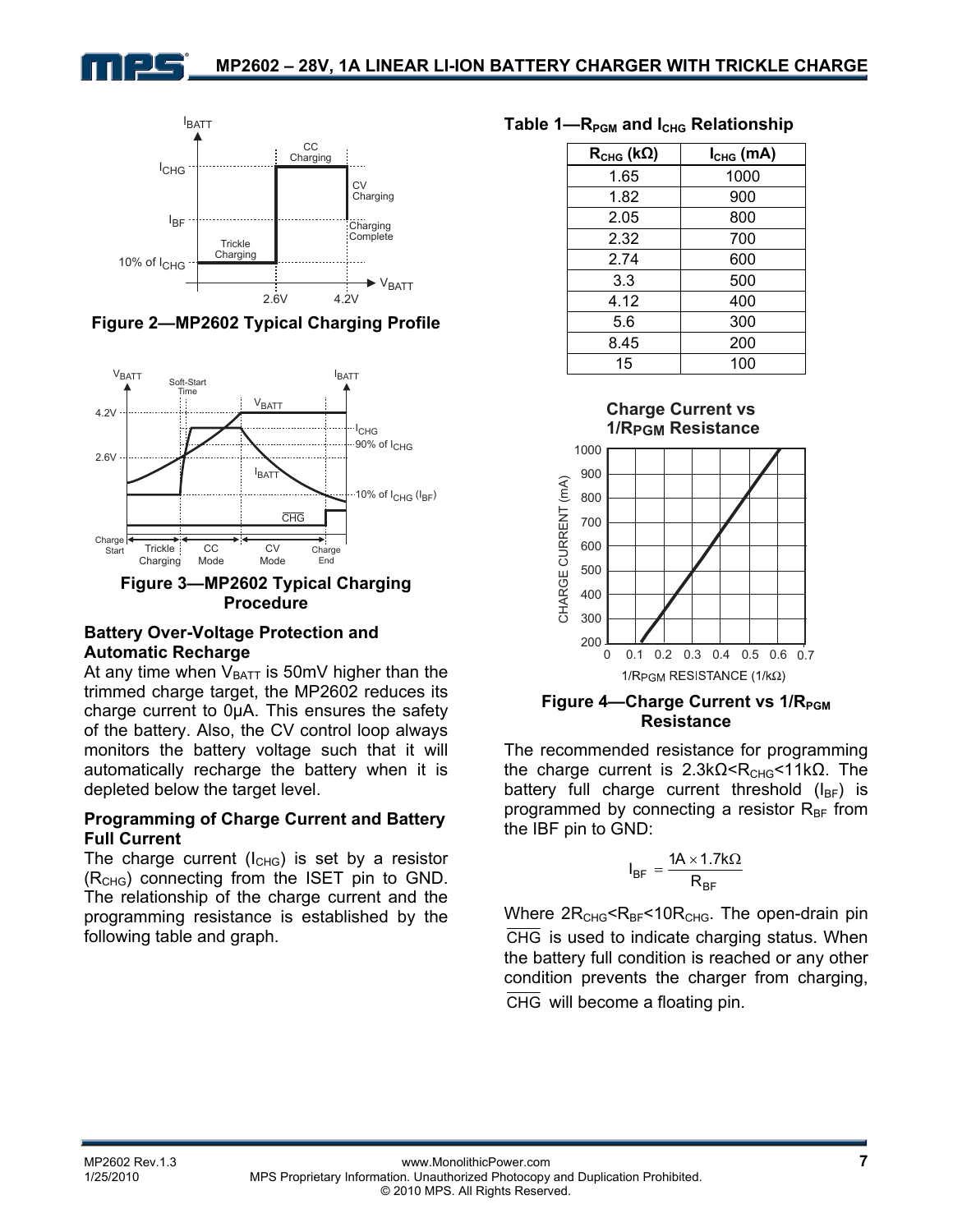#### **Charge Status Indicator (CHG)**

The MP2602 has an integrated charge status pin that remains low while the battery is charging. Once the charge current has reduced to the battery full charge current threshold  $(I_{BF})$ , the CHG pin will become high impedance.

Under full charge conditions, certain systems may draw a very narrow current pulse that exceeds the IBF threshold. The CHG indicator may glitch. It is desirable to blank the CHG glitch so that the system can properly indicate full charge conditions to the end user. A simple solution is to add a RC filter on the CHG pin to filter out the possible  $\overline{CHG}$  glitch, as shown in Figure 5.

#### **Negative Thermal Coefficient (NTC) Thermistor**

The MP2602 has a built-in NTC resistance window comparator. If configured as the typical application circuit as indicated in Figure 1, the MP2602 will cease charging if  $R_{NTC}$ <32.3k $\Omega$  or  $R<sub>NTC</sub>$ >376.6kΩ. This represents a valid charging temperature range of 0°C to 50°C for the TH11-4H104F NTC resistor.

#### **Thermal Protection**

The MP2602 has proprietary thermal protection to prevent the IC from overheating. When in thermal protection mode, the charge current becomes a saw-tooth waveform instead of a DC current. The average current of the sawtooth waveform will be lower than the programmed DC charge current to prevent the IC from overheating. The frequency and amplitude of the saw-tooth current waveform can be altered by changing the capacitance value connected to the SS pin. Operating in thermal protection mode will slow down the charging process. Lowering the input voltage and enhancing thermal dissipation to the environment can effectively prevent the IC from going into thermal protection mode.



**Figure 5—Filtered Charge Status with GPIO Connection**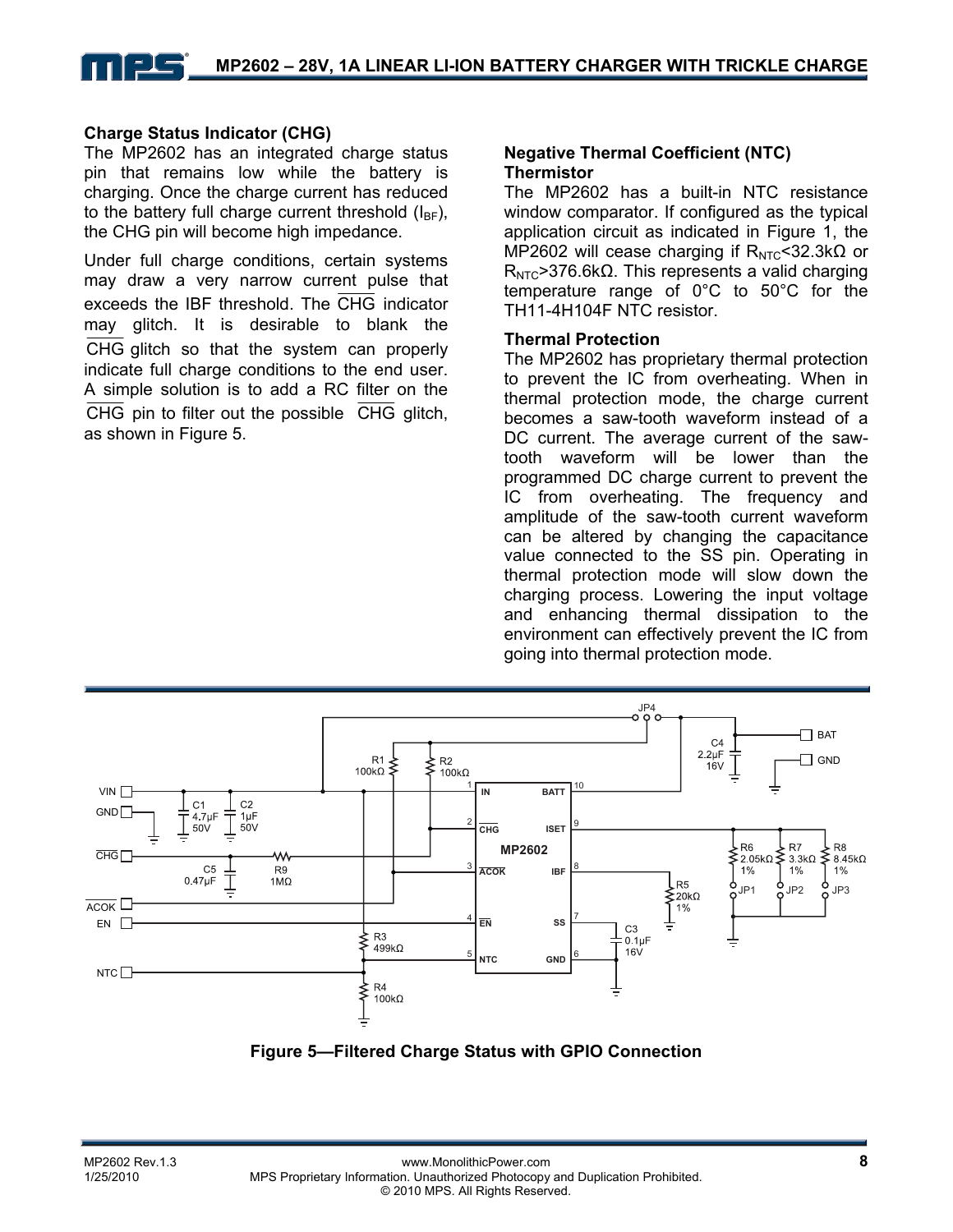### **APPLICATION**

#### **Flow Chart of Operation**

Power-On Reset (POR) feature can be applied to the MP2602 to ensure that the device starts operating in a known state. The flow chart in Figure 5 describes the conditions and operation modes of the MP2602. CVC and CCC stand for "constant voltage charge" and "constant current charge", respectively.



**Figure 6—Flow Chart of Operation**